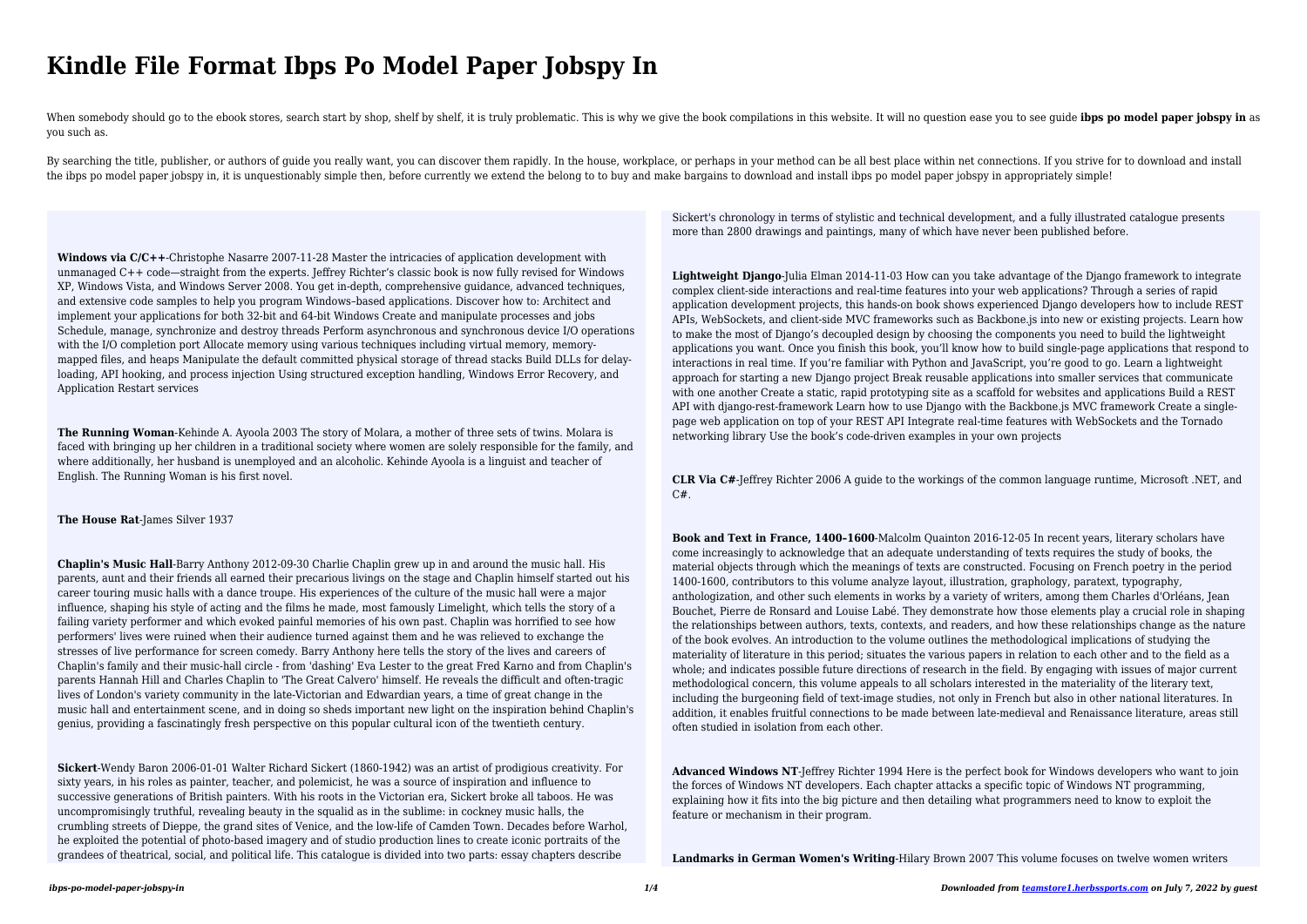from the Middle Ages to the present day who have made a major contribution to German literature. The essays place the writers in the context of their period and examine how their position as women affected what they wrote and the reception of their texts.

**Split Auxiliary Systems**-Raúl Aranovich 2007 The alternation between the auxiliaries BE and HAVE, which this collection examines, is often discussed in connection with generative analyses of split intransitivity. But this book's purpose is to place the phenomenon in a broader context. Well-known facts in the Romance and Germanic language families are extended with data from lesser studied languages and dialects (Romanian, Paduan), and also with experimental and historical data. Moreover, the book goes beyond the usual language families in which the phenomenon has been studied, with the inclusion of two chapters on Chinese and Korean. The theoretical background of the contributors is also broad, ranging from current Generative approaches to Cognitive and Optimality-Theoretical frameworks. Readers interested in the structural, historical, developmental, or experimental aspects of auxiliary selection should profit from this book's comprehensive empirical coverage and from the plurality of contemporary linguistic analyses it contains.

**Information**-Eric Hayot 2021-01-26 Information: A Reader provides an introduction to the concept of information in historical, literary, and cultural studies. It features excerpts from more than forty texts by theorists and critics who have helped establish the notion of the "information age" or expand upon it.

**Selling and Rejecting Politics in Early Modern Europe**-Martin Gosman 2007 Power in the early modern age, as in the present age, is an important subject for debate. What is power? Who has it or should have it? What are the underlying reasons for this? And especially, how is this power exercised, legitimised, and accepted? The issue of power in Europe in the early modern age is all the more significant because the demarcation line between the worldly and the religious component of power is not always clearly drawn. The fact is that power can only exist in a structured context where there is a measure of approval and consensus on the way that power is constituted and exercised. It is actually about the relationship between those who have or crave power and those who find themselves in subordinate positions. Many means of persuasion are deployed in propaganda mechanisms to underscore the rightness or superiority of this relationship. The reverse side of this phenomenon is equally important: the extent to which criticism is being voiced and other opinions are being proclaimed is at least as relevant to an evaluation of the relationship between both groups, i.e. rulers and subordinates. In societies where pomp and circumstance bear the brunt of the persuasive process - since not everyone can read or write - visual elements are crucial: painting, sculpture, architecture, urban planning, court parties and ceremonies play a major role, as do all the products issued by the printing presses: tracts and pamphlets, illustrated or unillustrated. The essays in this volume deal not so much with theories of power but rather with the ways that rulers attempt to motivate the legitimation of their power and convey their own superiority, be it genuine or spurious. They focus on the persuasive production emanating from governments as well as on the reactions of other parties, which show both confirmative and contesting tendencies.

Lay Bibles in Europe 1450-1800-Mathijs Lamberigts 2006 This volume contains the proceedings of an international conference entitled Lay Bibles in Europe 1450-1800. The conference took place in Amsterdam in April 2004 and was organized by Biblia sacra, a joint Dutch-Flemish research group. The clamor for Bibles in the vernacular flourished within lay renewal movements of the late 14th century, including groups like the Brethren and Sisters of the Common Life. In the early 16th century, humanists like Erasmus and Lefvre d'taples stimulated vernacular Bible reading. As the Protestant Reformation became established, lay Bibles were produced on a large scale. In reaction to this development, Catholic theologians issued 'orthodox' Bible translations in various vernaculars based on the Vulgate. In sum, from the 15th to the 18th century, editions from various confessional or ideological backgrounds appeared throughout Western Europe. Of course, the invention and spread of the printing press greatly enhanced the distribution of these editions. The essays collected in this volume approach Lay Bibles in Europe 1450-1800 from various perspectives, including the history of books, art history and church history.

**Prosodies**-Sónia Frota 2005-01-01 Prosodies, in the broad Firthian sense, covers phenomena that extend over stretches of segmental and featural units that must be examined with respect to their interaction with other features to fully appreciate their role in the phonetics and phonology of a given language. The papers deal with a wide range of subjects, from intonational prominence and prosodic phrasing to the acoustic properties of segments and features. Prosodies significantly broadens our knowledge of languages and dialect varieties that as yet have not been carefully investigated such as Cairene and Lebanese Arabic, Catalan including Central Catalan and the insular dialects of Majorcan, Minorcan and Alguer Catalan, Galician, Italian, various dialects of Portuguese (Standard European, Northern European, and Brazilian Portuguese), and different varieties of Argentine Spanish as well as Peninsular Spanish. However, well-known West Germanic languages, English, Dutch and German, have not been neglected. Many of the contributions are the first account of the phenomena addressed in the language(s) under consideration thus bringing new data to light. Moreover, most papers take a cross-linguistic or cross-dialectal view favouring a better understanding of language similarities and differences, as well as of language variation and change. This approach is crucial in the case of neighbouring languages/varieties and is an important contribution to the development of language typologies. And as is

characteristic of the series, the research presented in Prosodies cover laboratory approaches as well as theoretical investigations.

**Noun Phrases in Creole Languages**-Marlyse Baptista 2007 This volume offers a thorough examination of the syntactic, semantic, pragmatic and discourse properties of noun phrases in a wide variety of creole (and noncreole) languages including Cape Verdean Creole, Santome, Papiamentu, Guinea-Bissau Creole, Mindanao Chabacano, Réunionnais Creole, Lesser Antillean, Haitian Creole, Mauritian Creole, Seychellois, Sranan, Jamaican Creole, Berbice Dutch Creole and African American English. Comparative studies also consider the determiner systems of Middle and Modern French, European Portuguese, Brazilian Portuguese, Spanish, Ewe, Fon and Gun. This compilation of 16 chapters brings together descriptive, theoretical, diachronic and synchronic studies that focus on the structure and interpretation of bare nouns in creoles. The contributions demonstrate the variety and complex nature of determiner systems in creoles and their widespread use of bare nouns in comparison to their source languages. This volume is evidence of the relevance of creole languages to theories of language creation, language change and linguistic theory in general.

**Spirits Unseen**-Christine Göttler 2008 Investigating the meanings and uses of "spiritus" in a variety of early modern disciplines and fields - natural philosophy, theology, music, literature and the visual arts - this book revisits the ambivalent history of a central ancient concept in a period of crisis and change.

**Medieval Manuscripts in Transition**-Geert H. M. Claassens 2006 In Medieval Manuscripts in Transition, various scholars investigate the ways in which the study of manuscripts can contribute to interpretation or provide insight.

**Segmental and Prosodic Issues in Romance Phonology**-Pilar Prieto 2007-01-01 This volume is a collection of cutting-edge research papers written by well-known researchers in the field of Romance phonetics and phonology. An important goal of this book is to bridge the gap between traditional Romance linguistics  $\Box$  with its long and rich tradition in data collection, cross-language comparison, and phonetic variation  $\eta$  and laboratory phonology work. The book is organized around three main themes: segmental processes, prosody, and the acquisition of segments and prosody. The various articles provide new empirical data on production, perception, sound change, first and second language learning, rhythm and intonation, presenting a state-of-the-art overview of research in laboratory phonology centred on Romance languages. The Romance data are used to test the predictions of a number of theoretical frameworks such as gestural phonology, exemplar models, generative phonology and optimality theory. The book will constitute a useful companion volume for phoneticians, phonologists and researchers investigating sound structure in Romance languages, and will serve to generate further interest in laboratory phonology.

**The French Language and Questions of Identity**-Wendy Ayres-Bennett 2007 Our choice of linguistic code is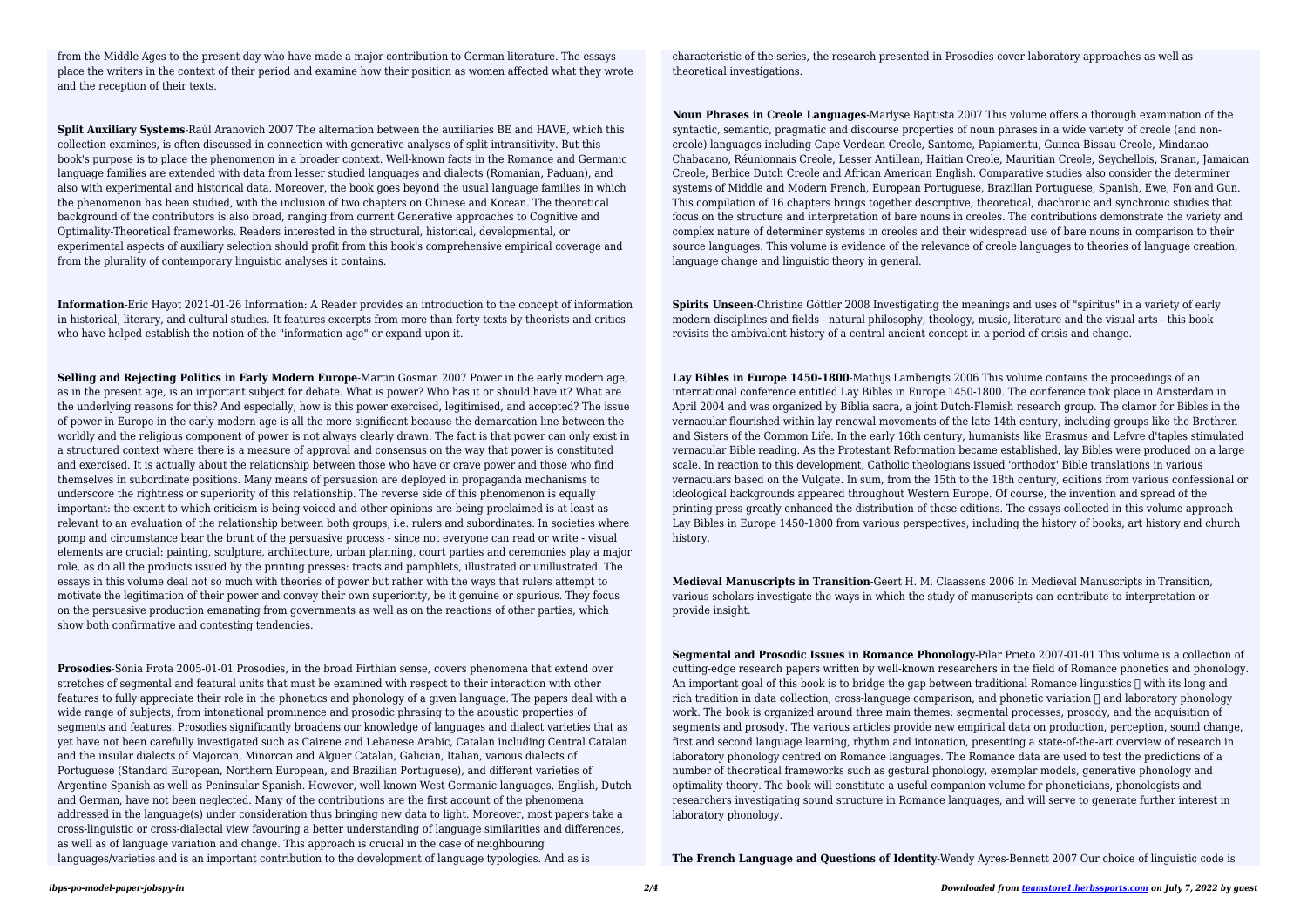one of the most fundamental ways open to us of establishing our membership of some groups and our distance from others. This symbolic value of language may often leave it open to exploitation, especially by the state. The present volume demonstrates how the multi-faceted nature of the concept of identity makes its relationship with language both complex and unpredictable. Because of its particular historical and social characteristics, the French language provides especially fertile territory for the exploration of this theme. Four main axes stand out in the French context: 'institutionalised' identity, regional identity, social identity and competing identities. These themes are explored from different perspectives by leading experts from Britain, Europe and North America: Roger Baines, Kate Beeching, Danielle Bouverot, David Cowling, Edith Esch, François Gadet, Penelope Gardner-Chloros, David Hornsby, John E. Joseph, Dominique Lagorgette, Jacques Landrecies, Dawn Marley, Nicolas Pepin, Tim Pooley, Gilles Siouffi, Albert Valdman, Barbara von Gemmingen and Chantal Wionet.

**Standard, Variation und Sprachwandel in germanischen Sprachen / Standard, Variatio and Language Change in Germanic Languages**-Christian Fandrych 2007-11-21 Der vorliegende Band untersucht, wie Sprachwandel, Sprachvariation und Sprachkontakt einige wichtige Germanische Sprachen transformieren, und wie als Folge davon das Verhältnis von Standard und Varietäten (neu) konzeptualisiert wird. In welcher Weise beeinflussen und verändern Sprachkontaktprozesse die Germanischen Sprachen heute, wie werden die Standardsprachen jeweils betroffen? Welche neuen Varietäten entstehen als Teil dieser Prozesse? Wie werden sprachliche Pluralität und Differenz im öffentlichen und sprachpolitischen Diskurs thematisiert, welche Rolle spielen sie in alltäglichen Erzählungen und Konversationen verschiedener sozialer Gruppen? Welche Sprachideologien entstehen in diesem Zusammenhang, und wie werden sie von den Medien geprägt? Wie beeinflussen solche Prozesse die politische Entscheidungsfindung, sprachliche Kodifizierung und Normierung? This volume focuses on the ways in which language change, language variation and language contact transform some of the major Germanic languages, as well as the ways in which the relationship between standard and varieties is (re-)conceptualised. How do processes of language contact affect the Germanic languages today? What impact does language contact have on their standard forms? What new varieties of language are emerging in the process? How do linguistic plurality and difference recur as themes in public discourse and language policy on the one hand, and in narratives and everyday conversations of various social groups on the other? What kind of linguistic ideologies emerge, and how are they shaped by the media? How do these processes affect political decision making and linguistic codification?

**Old Age in the Middle Ages and the Renaissance**-Albrecht Classen 2007-01-01 After an extensive introduction that takes stock of the relevant research literature on Old Age in the Middle Ages and the early modern age, the contributors discuss the phenomenon of old age in many different fields of late antique, medieval, and early modern literature, history, and art history. Both Beowulf and the Hildebrandslied, both Wolfram von Eschenbach's Parzival and Titurel, both the figure of Merlin and the trans-European tradition of Perceval/Peredur/Parzival, then the figure of the vetula in a variety of medieval French, English, and Spanish texts, and of the Old Man in The Stricker's Daniel, both the treatment of old age in Langland's Piers the Plowman and in Jean Gerson's sermons are dealt with. Other aspects involve late-antique epistolary literature, early modern French farce in light of Disability Studies, the social role of old, impotent men in sixteenth- and seventeenth-century Netherlandish paintings, and the scientific discourse of old age and health since the 1500s. The discourse of Old Age proves to have been of central importance throughout the ages, so the critical examination of the issues involved sheds intriguing light on the cultural history from late antiquity to the seventeenth century.

**Gautier de Coinci**-Kathy M. Krause 2006 Gautier de Coinci (c. 1177-1236) was a Benedictine prior, a poet and composer, and the author of several very popular religious works, including a large collection of Miracles of the Virgin in French, which enjoyed a wide circulation during the Middle Ages. Gautier drew on multiple Latin sources for his work, embellishing and personalizing them as he adapted them to his poetic design. Conceiving of his collection of miracles as a complete work, Gautier carefully organized the tales into two books, framing each with authorial exordia and lyrics praising the Virgin. In addition to its obvious literary interest, the subsequent manuscript tradition offers a remarkable panorama of medieval manuscript production, in particular due to the fascinating combination of text, music and illustration. Bringing together a select group of scholars from multiple disciplines (including art history, musicology, and literary studies), this collection of essays explores complementary aspects of Gautier, his works, and his manuscripts. The volume offers both breadth and depth in

its examination of Gautier de Coinci and his Miracles de Nostre Dame It promises to redefine Gautier studies through its interdisciplinary consideration of the varied facets of his work as it makes available to scholars and students the first interdisciplinary examination of this key figure in medieval vernacular religious culture.

**Exact Methods in the Study of Language and Text**-Peter Grzybek 2007-01-01 The collection contains more than 60 original papers and reflects current research topics in linguistics and text analysis. Most of the papers present recent results of empirical quantitative investigations; others focus on methodological issues, whereas some of them are of a more theoretical, systems-theoretical/semiotic character. Finally, a number of contributions form typical integrative deductive-inductive studies. The volume is a valuable source of information about the current state-of-the-art in quantitative linguistic research, presented by renowned representatives of the field.

**Languages of Italy**-Anna Laura Lepschy 2007

**The Cloister and the World**-Thomas M. Carr 2007 Multidisciplinary studies by leading scholars reflect on the writings of early modern French nuns. This text includes bibliographies, a detailed index, and checklist of original sources.

**Europe and the Mediterranean as Linguistic Areas**-Paolo Ramat 2007-07-13 This volume is a collection of 12 papers which originated from a research project on 'Europe and the Mediterranean from a linguistic point of view: history and prospects'. The papers deal with specific morphosyntactic aspects of language structure and evolution. The comparative perspective is adopted both from a synchronic (typological) and a diachronic (historical) angle, focusing in particular on possible contact phenomena. Therefore, methodological key words of this book are areal typology and linguistic area. The issues addressed cover such diverse aspects of language structure and change as verb morphology, relative clause formation, Noun Phrase determination, demonstrative systems, possessive markers in Noun Phrases, conjunctive, disjunctive and adversative constructions, noncanonical object marking, impersonal constructions, reduplication and early translations of the Gospels. These topics are discussed particularly in relation to Romance, Germanic, Celtic and Semitic languages, both modern and ancient. This book will interest researchers in typological, historical, functional and general linguistics.

**French Vernacular Books / Livres vernaculaires français (FB) (2 vols.)**-Andrew Pettegree 2007-11-02 A complete short-title catalogue of all books published in the French language before 1601. Based on twelve years of investigations in libraries in France and other countries, FB lists over 52,000 bibliographically distinct items in over 1,600 different libraries.

**Dante and the Franciscans**-N. R. Havely 2004-08-12 This study will appeal to scholars interested in medieval religious and intellectual history.

**Teaching Other Voices**-Margaret L. King 2008-09-15 The books in The Other Voice in Early Modern Europe series chronicle the heretofore neglected stories of women between 1400 and 1700 with the aim of reviving scholarly interest in their thought as expressed in a full range of genres: treatises, orations, and history; lyric, epic, and dramatic poetry; novels and novellas; letters, biography, and autobiography; philosophy and science. Teaching Other Voices: Women and Religion in Early Modern Europe complements these rich volumes by identifying themes useful in literature, history, religion, women's studies, and introductory humanities courses. The volume's introduction, essays, and suggested course materials are intended as guides for teachers--but will serve the needs of students and scholars as well.

**The Cambridge Companion to Dante**-Rachel Jacoff 2007-02-15 A fully updated new edition of this useful and accessible coursebook on Dante's works, context and reception history.